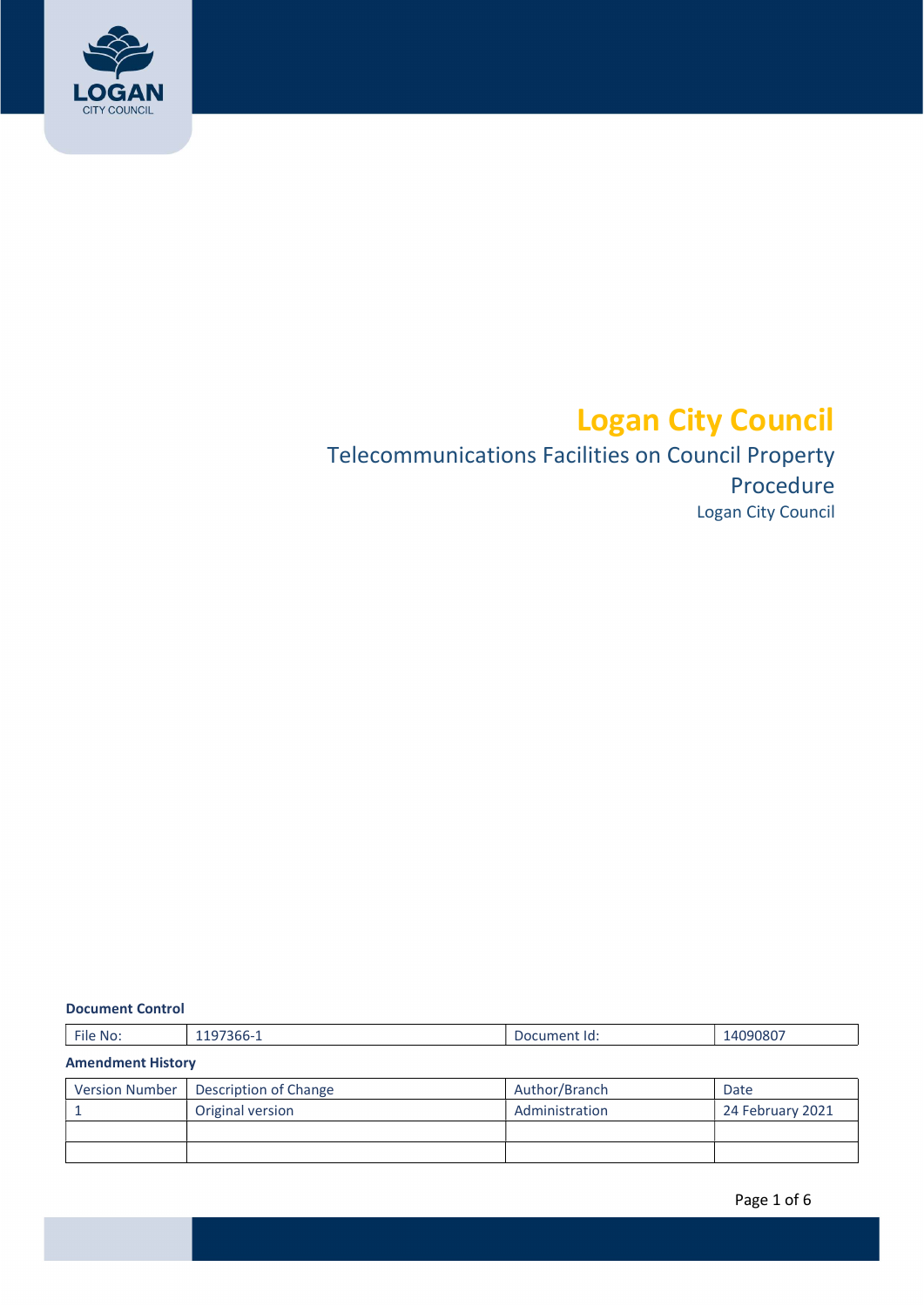## **Table of Contents**

| $\mathbf{1}$  |     |  |  |
|---------------|-----|--|--|
|               |     |  |  |
|               | 1.2 |  |  |
|               |     |  |  |
|               |     |  |  |
|               |     |  |  |
|               |     |  |  |
|               |     |  |  |
|               |     |  |  |
| $\mathcal{P}$ |     |  |  |
|               |     |  |  |
|               |     |  |  |
|               |     |  |  |
| 3             |     |  |  |
| 4             |     |  |  |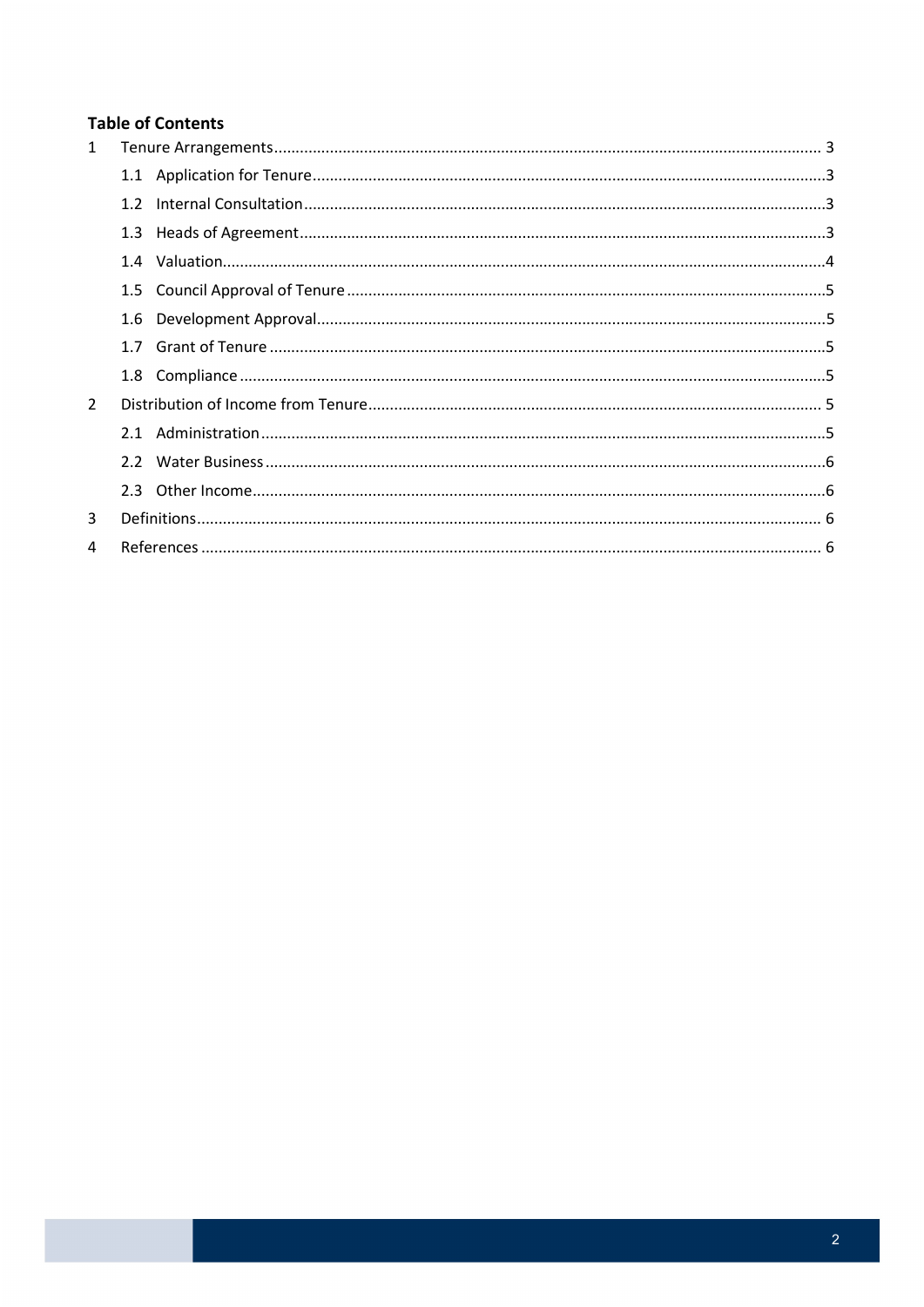## <span id="page-2-0"></span>1 Tenure Arrangements

#### 1.1 Application for Tenure

An application for the installation and operation of a Facility on Council Property must include:

- (a) detailed plans of the proposed installation including a site plan, elevations, landscaping plan;
- (b) photos and specifications of the proposed installation including transmitting devices and associated infrastructure;
- (c) details of opportunities for sharing and co-location have been considered and exhausted (including details of those alternative sites and why they are not considered suitable);
- (d) details of any vegetation or habitat that would be required to be removed; and
- (e) the community benefit of the proposed installation.

 All applications should be forwarded to the attention of the Corporate Property Program (CorporateProperty@logan.qld.gov.au).

For a Low Impact Facility, the application may be in the form of a Land Access and Activity Notice, given under Schedule 3 of the Act.

#### 1.2 Internal Consultation

 Following the receipt of an application for the installation and operation of a Facility on Council Land, the Administration Branch will be responsible for assessment of that application having regard to:

- (a) Council's current and future requirements for the Council Property which is the subject of the application, through consultation with other Council branches; and
- (b) community sentiment regarding the proposal, identified through liaison with the Divisional Councillor for the area in which the Council Property is located.

#### 1.3 Heads of Agreement

 If after internal consultation, there is support for progression of the application, a Heads of Agreement will be prepared for consideration of the Carrier. Council will determine the most appropriate form of Tenure, having regard to the nature of the Facility.

 Council has adopted standard form Tenure documents, copies of which can be provided on request. The key commercial terms to be provided in the Tenure documents are as follows:

| Tenure | The Tenure determined by Council as being most appropriate.                                                                                                                                                                     |  |
|--------|---------------------------------------------------------------------------------------------------------------------------------------------------------------------------------------------------------------------------------|--|
| Term   | 10 years.                                                                                                                                                                                                                       |  |
|        | Any Lease for a period in excess of 10 years will require:                                                                                                                                                                      |  |
|        | a resolution of Council supporting that longer term; and<br>(a)                                                                                                                                                                 |  |
|        | a reconfiguration of lot approval under the Planning Act 2016 (Qld).<br>(b)                                                                                                                                                     |  |
| Rent   | The Regulation requires that the consideration for the grant of any<br>Tenure must be equal to, or more than, the market value of the interest<br>in the land.<br>Rent at the commencement of the Tenure will be the higher of: |  |
|        |                                                                                                                                                                                                                                 |  |
|        | the amount determined annually in Council's Schedule of Fees and<br>(a)<br>Charges; and                                                                                                                                         |  |
|        | the market value determined by Council's independent valuer.<br>(b)                                                                                                                                                             |  |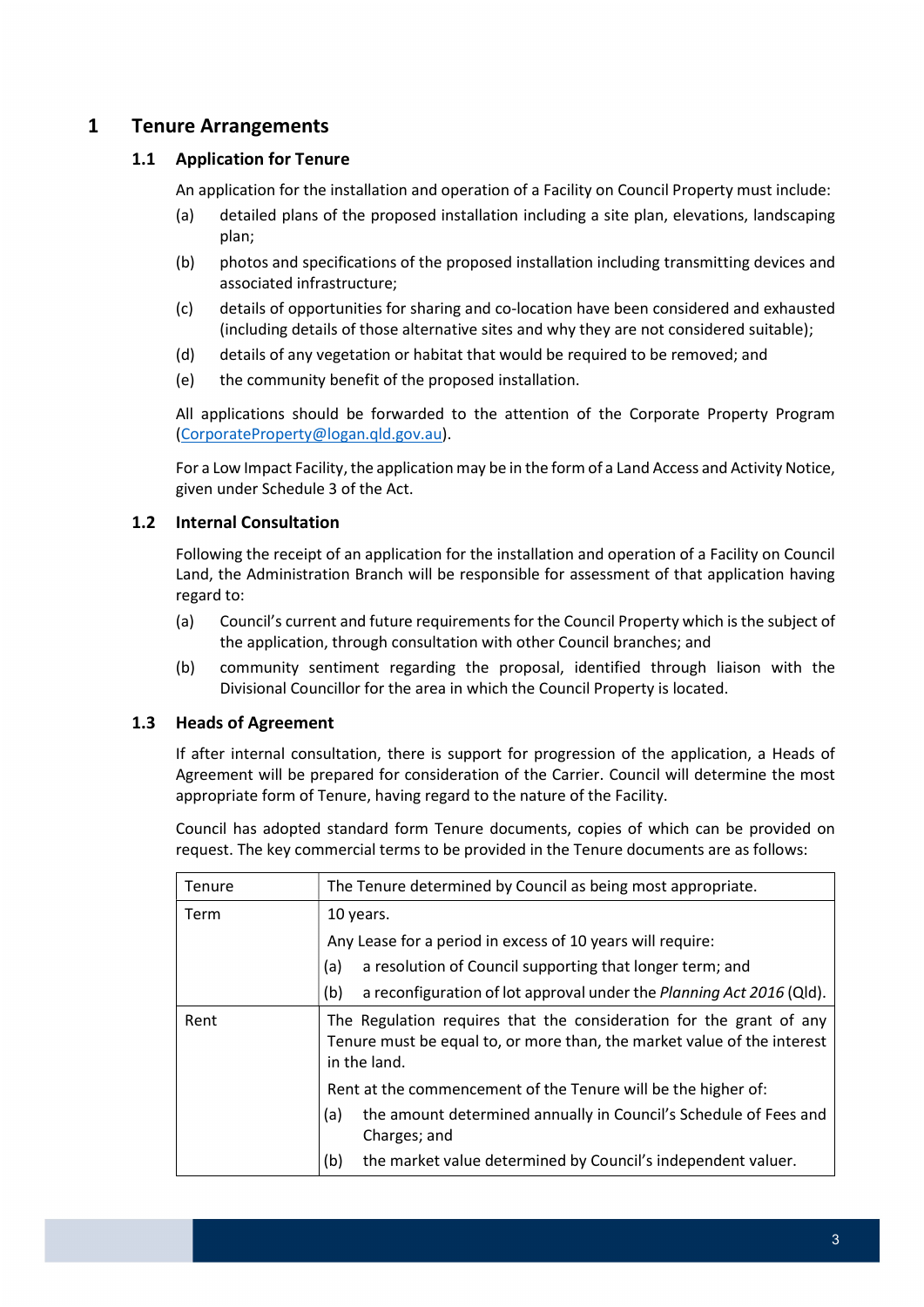<span id="page-3-0"></span>

| <b>Rent Review</b>   | Rent will be increased on each anniversary of the Commencement Date<br>of the Tenure by 3%. When entering into a Tenure arrangement, Council<br>will take the advice of an independent valuer and a lesser annual<br>increase may be agreed where appropriate.                                                                                     |
|----------------------|----------------------------------------------------------------------------------------------------------------------------------------------------------------------------------------------------------------------------------------------------------------------------------------------------------------------------------------------------|
| Outgoings            | The Carrier will be responsible for the payment of all outgoings<br>associated with the Facility. The Carrier will be responsible for ensuring<br>that electricity to the Leased Premises which is separately metered at<br>the Carrier's cost and for all electricity consumed in respect of the<br>Installation.                                 |
| Costs                | The Carrier will be required to pay for:                                                                                                                                                                                                                                                                                                           |
|                      | legal fees incurred by Council in negotiation, preparation and<br>(a)<br>finalisation of the Tenure document, capped at \$2,500 plus GST;                                                                                                                                                                                                          |
|                      | valuation fees incurred by Council;<br>(b)                                                                                                                                                                                                                                                                                                         |
|                      | (c)<br>preparation of a survey plan of the Leased Premises capable of<br>registration in the Queensland Titles Office; and                                                                                                                                                                                                                         |
|                      | (d)<br>all stamp duty and registration fees payable in respect of the Lease.                                                                                                                                                                                                                                                                       |
| <b>Permitted Use</b> | The Lessee will use the Premises for the purpose of constructing,<br>maintaining and operating a telecommunications network and<br>telecommunications service including but not limited to installing,<br>storing, operating, repairing, maintaining, altering, and replacing<br>Telecommunications Equipment and carrying out the Lessee's Works. |
| <b>Multiple Use</b>  | A Carrier cannot enter into a colocation or any other shared use of the<br>Leased Premises, without the prior written consent of Council.                                                                                                                                                                                                          |
| Assignment           | The Carrier cannot assign the Tenure without the prior written consent<br>of Council.                                                                                                                                                                                                                                                              |
| Insurance            | The Carrier is required to take out and maintain during the term public<br>liability in an amount of \$50 million for any one event and in the<br>aggregate. This can be reduced to \$20 million if requested by the Carrier.                                                                                                                      |
| <b>Trust Land</b>    | If the Leased Premises are located on Trust Land, the Carrier will also be<br>required to meet the requirements of the Department of Natural<br>Resources, Mines and Energy.                                                                                                                                                                       |

#### 1.4 Valuation

 The Regulation requires that, where Council is considering the grant of a Lease for a telecommunications tower, it can only grant that lease where the consideration received is equal to or greater than the market value of that interest in the land. The market value must be determined by a registered valuer who is independent of Council.

 When those circumstances arise, Council will engage an independent valuer to deliver a market assessment of the Rent and any increases over the proposed term. The Carrier will reimburse Council for the cost of obtaining that valuation.

 In addition, Council's Schedule of Fees and Charges (set annually through the budget process) will establish a minimum Rent. The Rent paid by the Carrier will be the higher of the rent determined by the market and the amount set in Council's Schedule of Fees and Charges.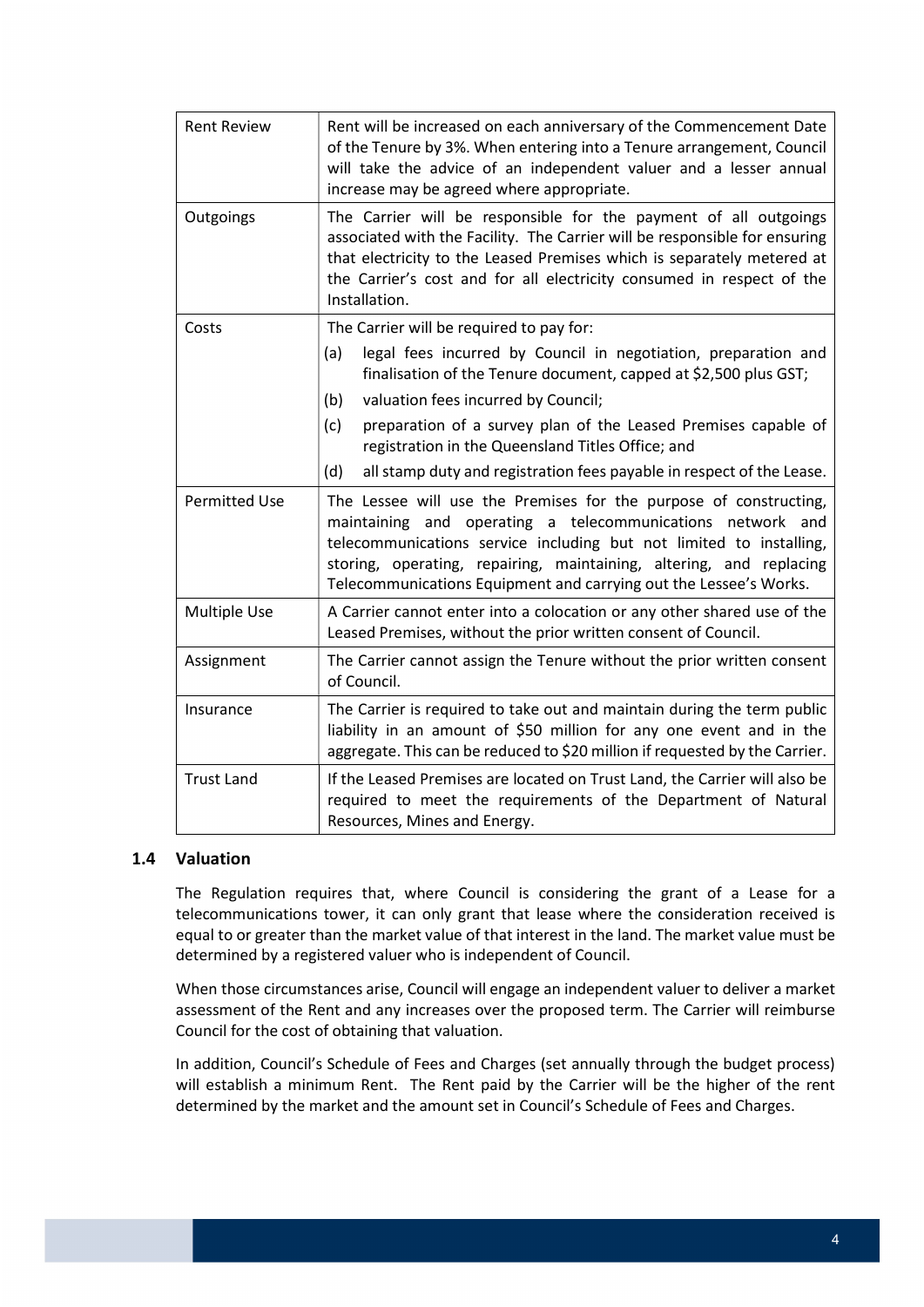### <span id="page-4-0"></span>1.5 Council Approval of Tenure

#### (a) High Impact Facility

 Once a Heads of Agreement is signed by the Carrier, Council officers will prepare a report for Council to consider. That report will propose resolutions that:

- i. an appropriate officer be requested to sign a landowner consent to allow lodgement of a Development Application by the Carrier in respect of the Council Property; and
- ii. subject to the Carrier obtaining a Development Approval, Council approve the grant of the Lease for the Facility on the terms set out in the Heads of Agreement.

 The provision of the landowner consent in no way fetters Council's role as a planning authority and its powers under the Planning Act 2016 (Qld).

#### (b) Low Impact Facility

 Where a Lease is considered the most appropriate form of Tenure for a Low Impact Facility, Council officers will prepare a report for Council to consider. That report will propose a resolution that Council approve the grant of the Lease for the Facility on the terms set out in the Heads of Agreement.

 Where some other form of Tenure is considered the most appropriate and no Council resolution is required having regard to the requirements of the Local Government Regulation 2016 (Qld), Council's delegated officer will be authorised to approve entry into the Tenure.

#### 1.6 Development Approval

 Prior to making any application for Tenure, Carriers are encouraged to participate in a pre- lodgement meeting with Council's Development Assessment Branch to discuss the planning framework for the proposed Facility.

Development Approvals may be required in respect of:

- (a) installation of a High Impact Facility; and
- (b) the grant of a Tenure in excess of 10 years, which will constitute a reconfiguration of a lot under the Planning Act 2006 (Qld).

#### 1.7 Grant of Tenure

 Once all required approvals are obtained, Tenure documents will be issued to the Carrier for signing.

 The Carrier cannot undertake any works on the Council Property until the Tenure has been signed by Council.

#### 1.8 Compliance

 Carriers must comply with the terms of their Tenure throughout the term. Compliance on behalf of Council will be managed by the Administration Branch.

#### Distribution of Income from Tenure 2

#### 2.1 Administration

 To ensure appropriate management of the portfolio of Tenure on Council Property, 5% of the income received from those arrangements will be distributed to the Administration Branch.